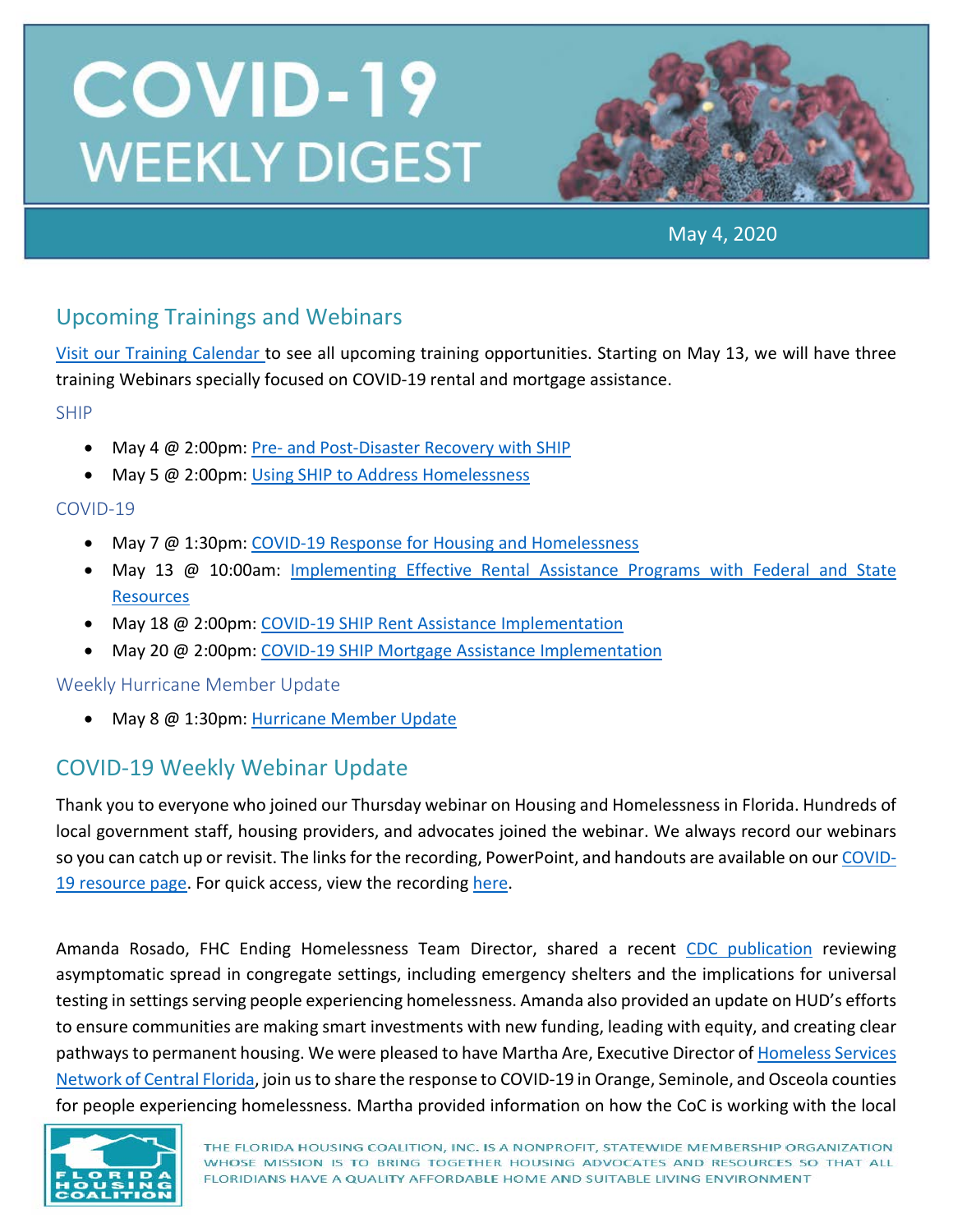

May 4, 2020

governments to provide non-congregate shelter and services to people experiencing homelessness who need a safe place to isolate and quarantine. She also shared their efforts to continue to rapidly rehouse households during this time.

Kody Glazer, FHC Legal Director, gave an update on Florida's eviction and foreclosure moratorium and the continued need for education and tenant and homeowner protections. Kody also provided an update on local rent assistance programs and gave a brief overview on how local governments can partner with a nonprofit organization to administer a rental assistance program. He advised nonprofit organizations that they can now apply for an SBA Paycheck Protection Program (PPP) loan through the [Florida Community Loan Fund.](https://fclf.org/paycheck-protection-program) Bill Lazar of St. Johns Housing Partnership concluded the webinar by sharing his experience as both an employer and nonprofit housing provider as his organization navigates COVID-19. Bill shared how the [St. Johns Housing](https://www.sjhp.org/)  [Partnership](https://www.sjhp.org/) is working to keep its employees and residents safe, how they are conducting repairs and inspections, and how they are maintaining effective communication.

Joining us on the May 7 Weekly Webinar are Shawn Wilson of Blue Sky Communities and Nikki Barfield of the Department of Veterans Affairs. Mr. Wilson is a 25+ year affordable housing veteran and currently serves as the President and CEO of Blue Sky Communities, working with non-profit organizations to develop new and rehabilitate existing multifamily affordable housing communities. Ms. Barfield is the VISN 8 Network Homeless Coordinator working with homeless veteran programs in Florida, Puerto Rico, and the US Virgin Islands. Mayor Pro Tem Dianne Williams-Cox of Tallahassee will be also be joining the webinar. Dianne has been, for years, a leading advocate for enhanced women's rights, including equal pay and eradicating workplace harassment, among others. She is currently leading efforts in Tallahassee to address inequities amplified by COVID-19. Coalition staff Kody Glazer and Amanda Rosado will provide the latest updates on the housing and homelessness response in Florida during COVID-19.

## National Updates

#### Congress

The Senate is scheduled to [return to session this week](https://www.npr.org/2020/04/28/847411554/house-cancels-plans-to-return-to-washington-on-may-4-senate-preps-plans-for-sess) as they consider further relief packages to respond to COVID-19. Senator Sherrod Brown (D-OH) and Representatives Maxine Waters (D-CA) and Denny Heck (D-WA) plan to introduce legislation this week to provide \$100 billion in emergency rental assistance. The National Low

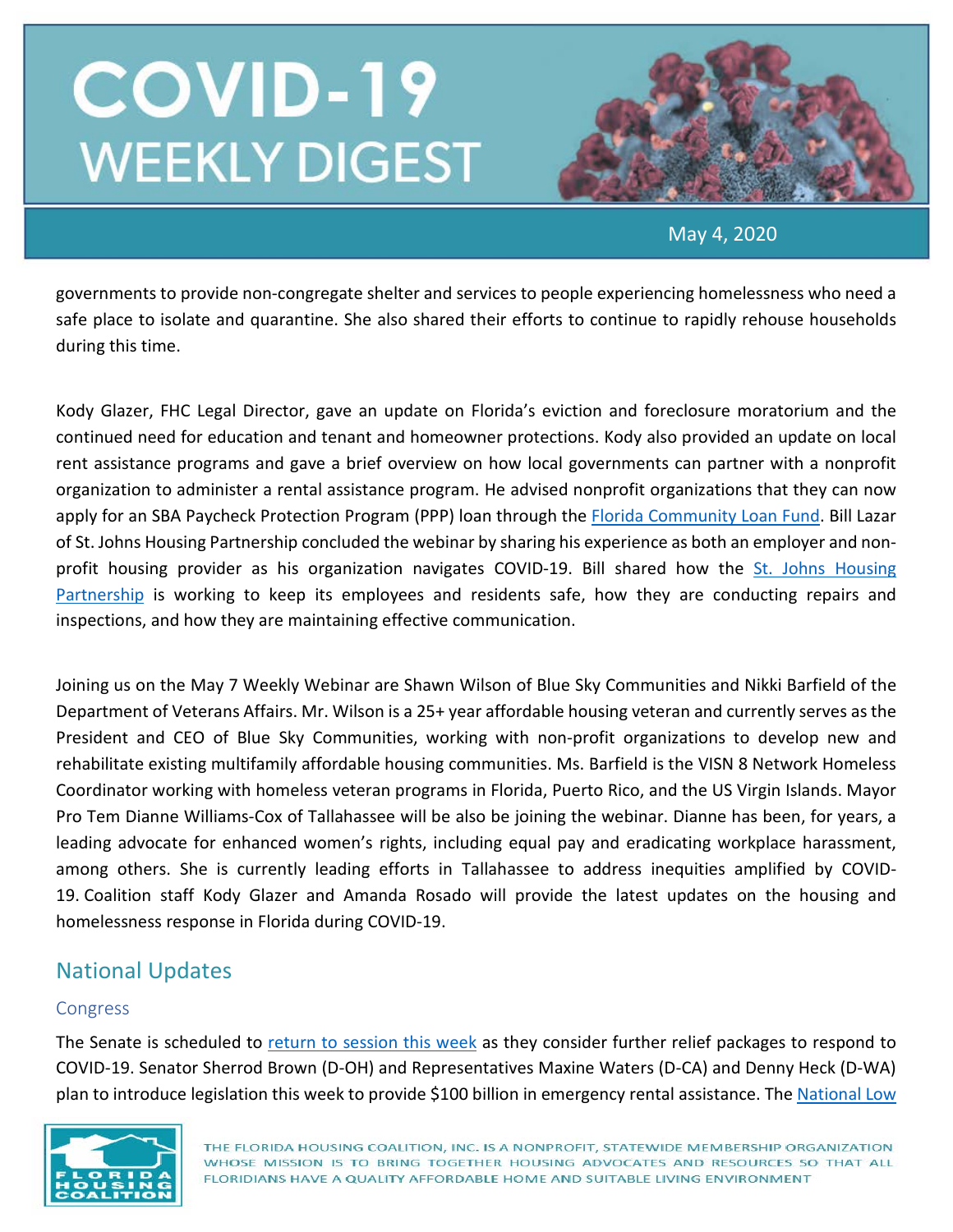

May 4, 2020

[Income Housing Coalition](https://nlihc.org/responding-coronavirus) is leading federal advocacy efforts to ensure housing and homelessness are adequately funded in the next federal relief package. We urge our members to contact their Congressional representatives to ensure that Congress appropriates additional funds for widespread rental assistance, mortgage assistance, sheltering services, local government financial relief, and other items.

#### Department of Housing and Urban Development

The second tranche of CDBG funding under the CARES Act is to be distributed by May 11. Under this tranche, HUD will distribute \$1 billion in total to state and insular areas. HUD and the state of Florida has not yet released guidance as to the timing of these funds and how the state plans to use and allocate these funds. Unlike the traditional state CDBG allocation, this tranche can be used in both non-entitlement and entitlement communities.

#### Small Business Administration Loans

An additional \$310 billion was appropriated for the [Paycheck Protection Program](https://www.sba.gov/funding-programs/loans/coronavirus-relief-options/paycheck-protection-program) (PPP). The PPP is a loan that [can be fully forgiven](https://home.treasury.gov/system/files/136/PPP--Fact-Sheet.pdf) if used for payroll costs, and most mortgage, interest, rent, and utility costs over the 8 week period after the loan is made. Another \$60 billion was authorized for the [Economic Injury Disaster Loan](https://www.benefits.gov/benefit/1504)  [Program.](https://www.benefits.gov/benefit/1504) Nonprofits and small businesses are encouraged to continue applying.

### Federal Guidance

#### Department of Housing and Urban Development

HUD created a [brochure for addressing tenant concerns](https://www.hud.gov/sites/dfiles/Housing/documents/MF_Tenant_Concerns_COVID-19_Brochure.pdf?utm_source=NLIHC+All+Subscribers&utm_campaign=4e1d2f5335-DHRC-5.1.2020-update&utm_medium=email&utm_term=0_e090383b5e-4e1d2f5335-293269037&ct=t(DHRC-5.1.202) during COVID-19. The brochure educates on assistance with rent payments, navigating eviction moratoria, and other information. HUD continues to update its [Questions and Answers Document](https://www.hud.gov/sites/dfiles/Housing/documents/HUD_Multifamily_Corona_QA_FINAL.pdf?utm_source=NLIHC+All+Subscribers&utm_campaign=4e1d2f5335-DHRC-5.1.2020-update&utm_medium=email&utm_term=0_e090383b5e-4e1d2f5335-293269037&ct=t(DHRC-5.1.2020-upd) for the Office of Multifamily Housing Stakeholders. On Monday, April 27, the HUD SNAPS Office hosted a special Office Hours for ESG recipients. Access the [recording and slides here.](https://www.hudexchange.info/trainings/courses/covid-19-office-hours-for-esg-recipients/?utm_source=NLIHC+All+Subscribers&utm_campaign=4e1d2f5335-DHRC-5.1.2020-update&utm_medium=email&utm_term=0_e090383b5e-4e1d2f5335-293269037&ct=t(DHRC-5.1.2020-u) HUD is hosting another [Office Hours for ESG State recipients.](https://www.hudexchange.info/trainings/courses/covid-19-office-hours-for-esg-state-recipients/) For the most recent guidance on ESG-CV visit their [Homeless ESG COVID-19 Grantee Guidance](https://www.hud.gov/program_offices/comm_planning/homeless_esg_covid-19) page.

#### Federal Emergency Management Agency

FEMA announced it wil[l conduct remote home inspections](https://www.fema.gov/news-release/2020/04/23/individual-and-households-program-remote-inspections?utm_source=NLIHC+All+Subscribers&utm_campaign=c981231e20-EMAIL_CAMPAIGN_2020_04_02_06_44_COPY_01&utm_medium=email&utm_term=0_e090383b5e-c981231e20-29) for disaster survivors until further notice.

Florida communities are continuing to apply for and utilize [FEMA non-congregate shelter.](https://www.fema.gov/news-release/2020/03/19/public-assistance-non-congregate-sheltering-delegation-authority) Non-congregate shelter helps pay for shelter options such as hotel/motel rooms for high-risk individuals who are symptomatic or positive for COVID-19. Though non-congregate shelter is not specifically for people experiencing

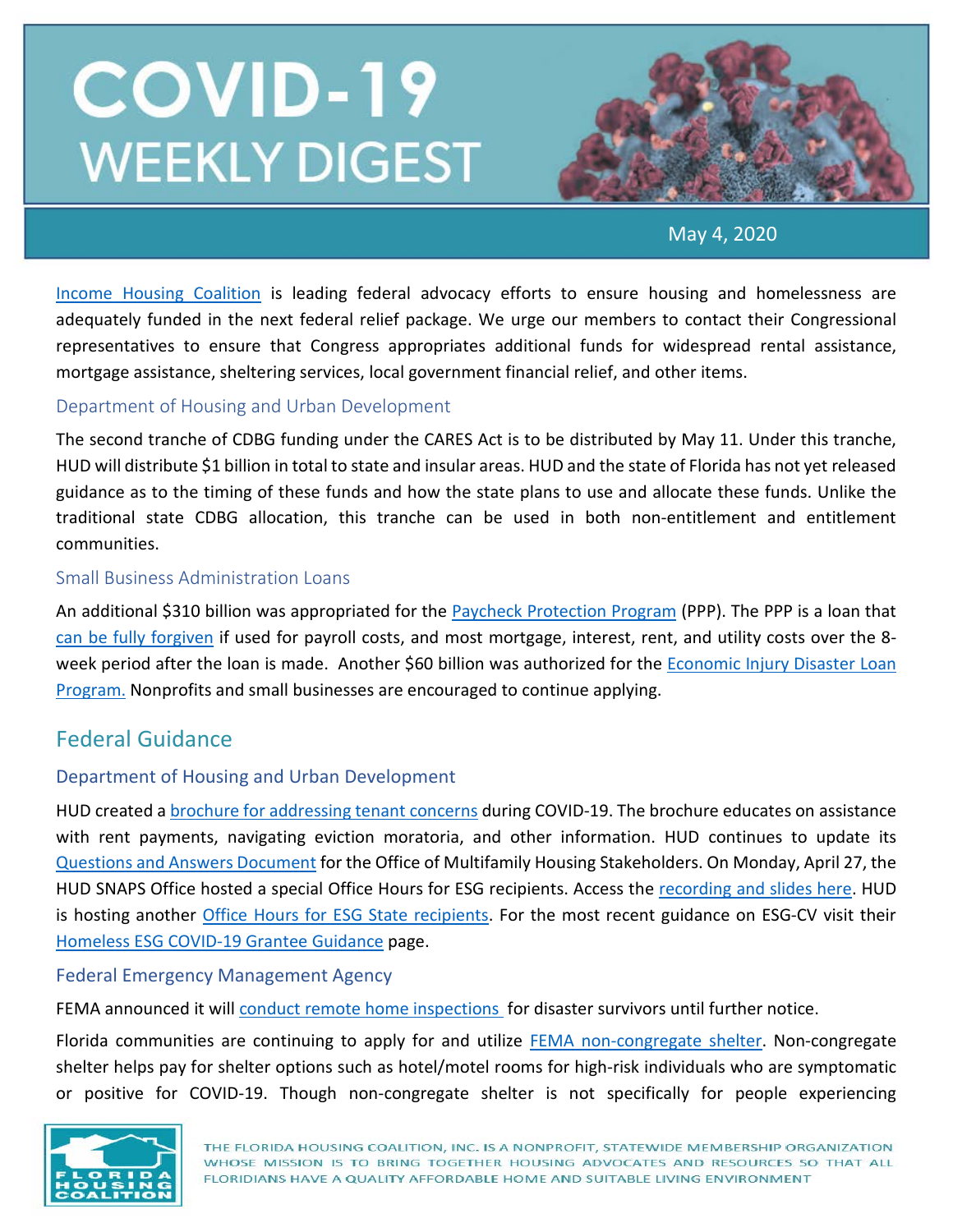

May 4, 2020

homelessness, it provides relief for emergency shelters who are at capacity and unable to accept more individuals and families due to social distancing guidance. It also provides opportunities to shelter unsheltered persons needing to isolate or quarantine. For more information on the requirements and application process for non-congregate shelter[, visit FEMA's website](https://www.fema.gov/news-release/2020/03/19/public-assistance-non-congregate-sheltering-delegation-authority) or talk with your local emergency management.

#### Department of Agriculture

U.S. Secretary of Agriculture Sonny Perdue unveiled a one-stop-shop of federal programs that can be used by rural communities, organizations, and individuals impacted by the COVID-19. The [COVID-19 Federal Rural](https://www.rd.usda.gov/sites/default/files/USDA_COVID-19_Fed_Rural_Resource_Guide.pdf)  [Resource Guide](https://www.rd.usda.gov/sites/default/files/USDA_COVID-19_Fed_Rural_Resource_Guide.pdf) is a resource for rural leaders looking for federal funding and partnership opportunities to help address this pandemic.

### National & State Housing News

#### Florida Housing Finance Corporation

Last week, the Florida Housing Finance Corporation (FHFC) issued an emergency rule to discourage rent [increases.](https://www.floridahousing.org/docs/default-source/programs/competitive/notice-of-emergency-rule-67er20-1.pdf?sfvrsn=ada2fc7b_4) The rule provides that owners or developers of affordable housing that suspend any rent increases during the Public Health Emergency will receive preferences in funding opportunities throughout the emergency and for one year after Florida is no longer under the emergency declaration.

Find more information on Florida Housing's response to COVID-19 [here.](https://lnks.gd/l/eyJhbGciOiJIUzI1NiJ9.eyJidWxsZXRpbl9saW5rX2lkIjoxNTIsInVyaSI6ImJwMjpjbGljayIsImJ1bGxldGluX2lkIjoiMjAyMDA0MTkuMjAzNTg3NzEiLCJ1cmwiOiJodHRwczovL2xua3MuZ2QvbC9leUpoYkdjaU9pSklVekkxTmlKOS5leUppZFd4c1pYUnBibDlzYVc1clgybGtJam94TmpZc0luVnlhU0k2SW1Kd01qcGpiR2xqYXlJc0ltSjFiR3hsZEdsdVgybGtJam9pTWpBeU1EQTBNVGd1TWpBek16STNPREVpTENKMWNtd2lPaUpvZEhSd2N6b3ZMM2QzZHk1bWJHOXlhV1JoYUc5MWMybHVaeTV2Y21jdllXSnZkWFF0Wm14dmNtbGtZUzFvYjNWemFXNW5MMk52ZG1sa0xURTVMV2x1Wm05eWJXRjBhVzl1TFdGdVpDMXlaWE52ZFhKalpYTWlmUS54eFRmbnRpcUpYak9GUlVkSWpGdlZaay03aVlndGdQd0RLSjFGQUlHMFdzL2JyLzc3NTg0MTE2OTk0LWwifQ.0nwdluHYvuIcuAJMikGJw-OFR2cGPw74S98_63Da4Nc/br/77596542240-l)

DEO Reemployment Assistance Claim Dashboard

DEO reports [the number of unemployment claims](http://lmsresources.labormarketinfo.com/covid19/index.html) submitted and the number of claims processed. As of May 2, of the 1,025,657 unique claims submitted, 731,182 (71.3%) have been processed and 452,526 (44.1%) claimants have been paid. \$700,261,670 has been paid.

#### Department of Children and Families

The DCF State Office on Homelessness is working to develop an allocation method to award the State of Florida ESG-CV nonentitlement allocation to CoCs throughout the State. The State was awarded over \$20 million in ESG-CV funding.

Find more information on DCF's response to COVID-19 [here.](https://lnks.gd/l/eyJhbGciOiJIUzI1NiJ9.eyJidWxsZXRpbl9saW5rX2lkIjoxMDUsInVyaSI6ImJwMjpjbGljayIsImJ1bGxldGluX2lkIjoiMjAyMDA0MjQuMjA2MzkzMTEiLCJ1cmwiOiJodHRwczovL3d3dy5teWZsZmFtaWxpZXMuY29tL2NvdmlkMTkvIn0.EATecvOpfQk6trk8L6BcWf0NHHqN-eSO24OO4t_XgnE/br/77839344424-l)

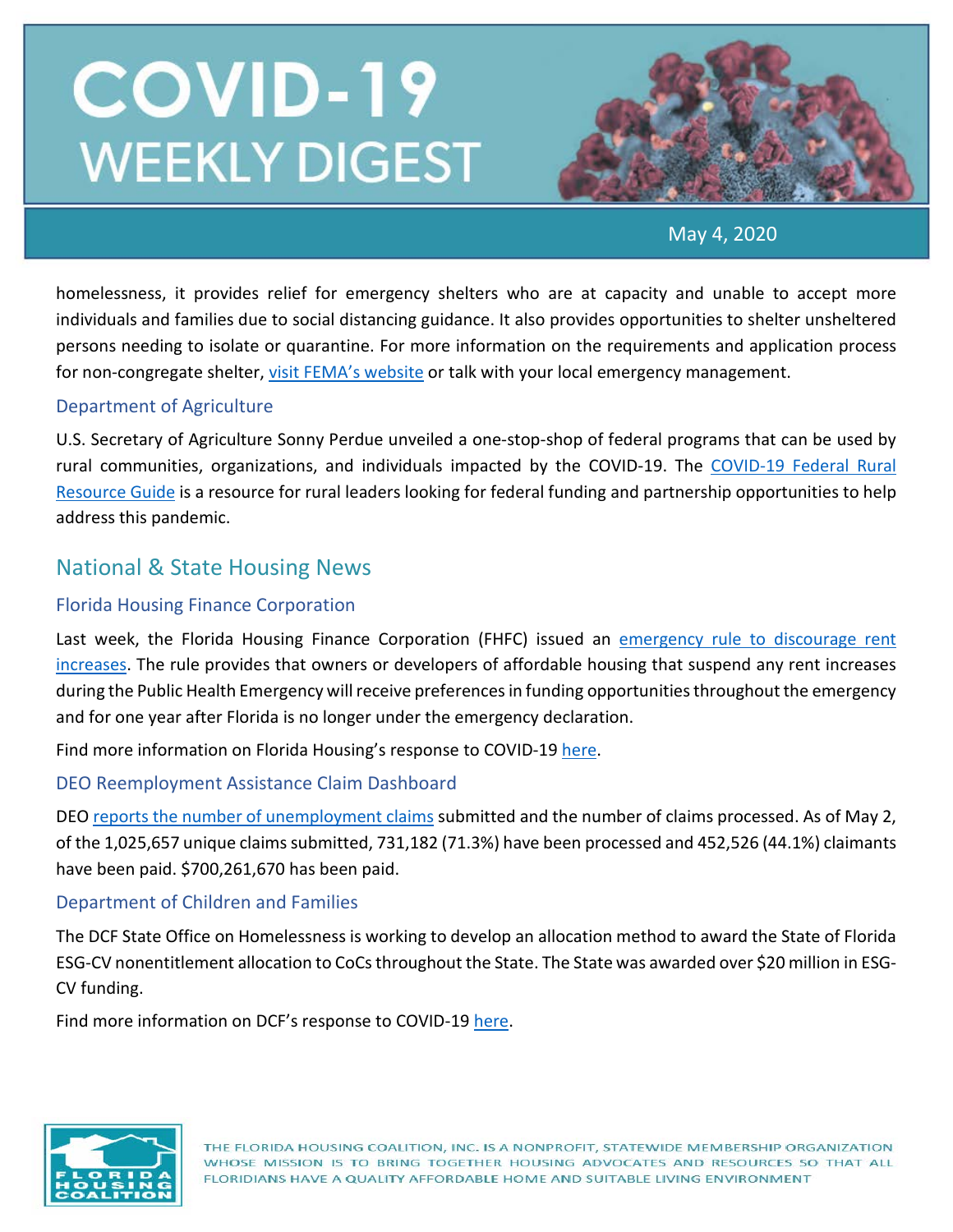

May 4, 2020

#### Eviction & Foreclosure Moratoria

[Evictions and foreclosures](https://www.flgov.com/wp-content/uploads/orders/2020/EO_20-94.pdf) are only suspended in Florida through May 17. The CARES Act provides [additional](https://www.nhlp.org/wp-content/uploads/2020.03.27-NHLP-CARES-Act-Eviction-Moratorium-Summary.pdf)  [eviction and foreclosure protections](https://www.nhlp.org/wp-content/uploads/2020.03.27-NHLP-CARES-Act-Eviction-Moratorium-Summary.pdf) for properties assisted by federal resources. The Florida Housing Coalition supports extending the state's eviction and foreclosure moratorium for non-payment of rent to mimic the protection in the CARES Act. This would ease confusion about which properties qualify for protection and help ensure that tenants and homeowners are secure in their homes through the end of July.

#### Framework for COVID-19 Homelessness Response

The National Alliance to End Homelessness released [a framework for COVID-19 homelessness response](https://endhomelessness.org/a-framework-for-covid-19-homelessness-response-responding-to-the-intersecting-crises-of-homelessness-and-covid-19/) for how homelessness systems can leverage the CARES Act and approval for other funding sources to simultaneously conduct emergency protective measures while planning for recovery-oriented uses.

### Nonprofits and Small Business

With an additional injection of funding to the Payroll Protection Program (PPP) and Economic Injury Disaster Loan (EIDL), nonprofits and small businesses are encouraged to continue seeking funds. Several local governments are creating loan pools specifically for non-profits. [United Way of Florida and their affiliates](https://www.uwof.org/) are providing direct assistance to individuals and doing great work raising funds for COVID-19 response.

### Continuums of Care

The HUD SNAPS Office is continuing to host [weekly Office Hours](https://www.hudexchange.info/news/office-hours-covid-19-planning-response-for-homeless-assistance-providers-fridays/) to answer questions related to COVID-19 and programs and funding serving people experiencing homelessness.

The National Health Care for the Homeless (HCH) Council has started a [Town Hall Series](https://events-na5.adobeconnect.com/content/connect/c1/940408314/en/events/event/shared/default_template/event_landing.html?connect-session=na5breezb5beccygot3oeew8&sco-id=2318708172&_charset_=utf-8) discussing relevant topics each week on Tuesdays and Fridays at 1pm EDT. HCH also released a new resource: ["Comprehensive](https://nhchc.org/wp-content/uploads/2020/04/Issue-brief-4-COVID-19-Testing-Services.pdf)  [Testing & Services for People Experiencing Homelessness"](https://nhchc.org/wp-content/uploads/2020/04/Issue-brief-4-COVID-19-Testing-Services.pdf).

#### Renters and Homeowners

[Evictions and foreclosures](https://www.flgov.com/wp-content/uploads/orders/2020/EO_20-94.pdf) remain suspended in Florida through May 17. The CARES Act provides [additional](https://www.nhlp.org/wp-content/uploads/2020.03.27-NHLP-CARES-Act-Eviction-Moratorium-Summary.pdf)  [eviction and foreclosure protections](https://www.nhlp.org/wp-content/uploads/2020.03.27-NHLP-CARES-Act-Eviction-Moratorium-Summary.pdf) for properties assisted by federal resources. The Shimberg Center's COVID-19 Data Application maps out the properties in Florida [that are protected by the CARES Act moratoria](http://www.shimberg.ufl.edu/covid-19) to help tenants, homeowners, attorneys, and housing advocates protect people from eviction and foreclosure. Jacksonville Area Legal Aid has assembled [a helpful blog on tenant protections](https://www.jaxlegalaid.org/2020/04/14/eviction-protections-covid-19/) and how to work with landlords.